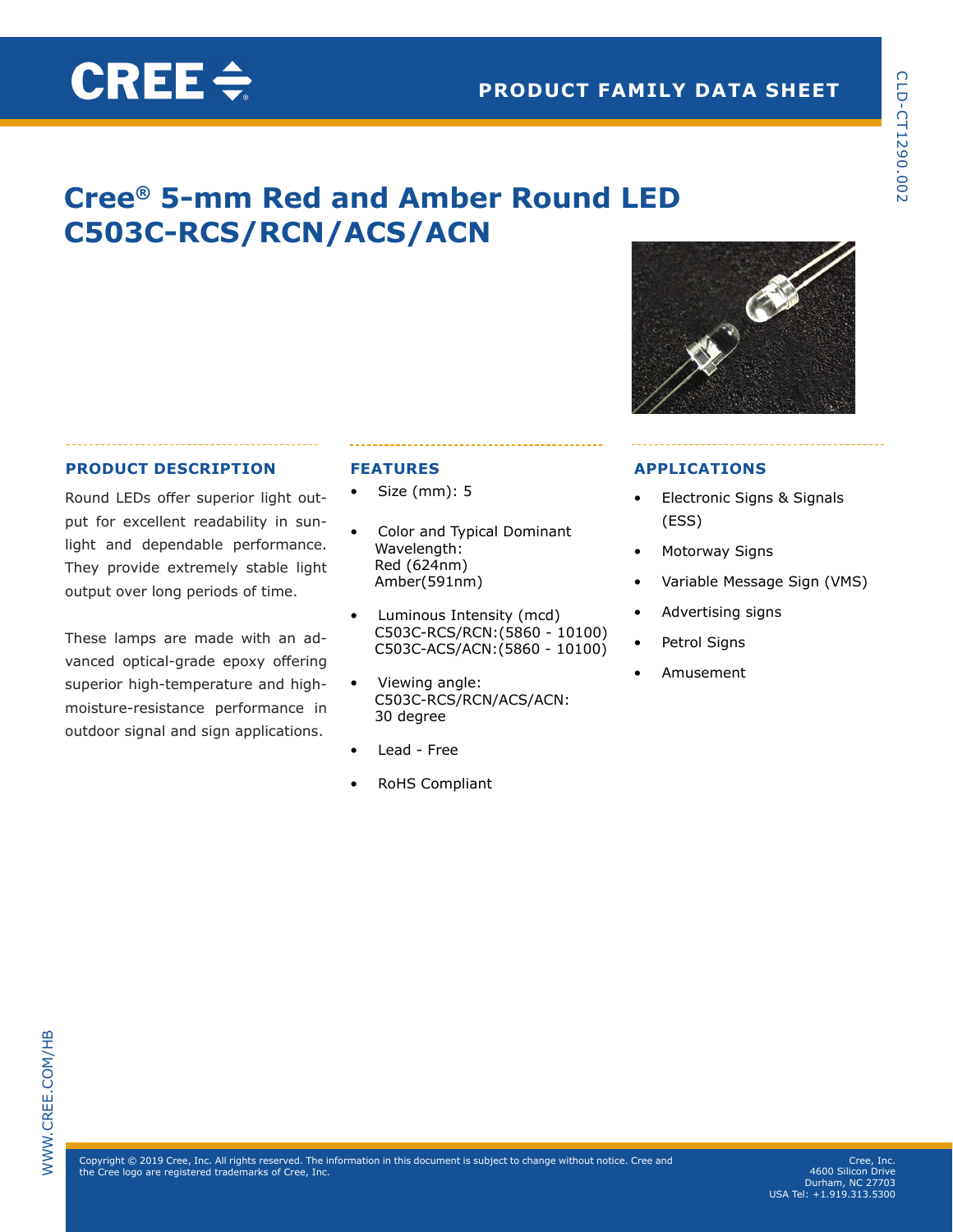# **ABSOLUTE MAXIMUM RATINGS (** $T_A = 25^{\circ}C$ **)**

| Items                                                    | Symbol                    | <b>Absolute Maximum Rating</b>                                       | <b>Unit</b>    |  |  |
|----------------------------------------------------------|---------------------------|----------------------------------------------------------------------|----------------|--|--|
|                                                          |                           | Red/Amber                                                            |                |  |  |
| <b>Forward Current</b>                                   | $\mathbf{I}_{\mathrm{F}}$ | $50$ Note1                                                           | m <sub>A</sub> |  |  |
| Peak Forward Current Note2                               | $I_{\text{FP}}$           | 200                                                                  | mA             |  |  |
| Reverse Voltage                                          | $V_R$                     | 5                                                                    | $\vee$         |  |  |
| Power Dissipation                                        | $P_{D}$                   | 130                                                                  | mW             |  |  |
| Operation Temperature                                    | $T_{\text{opr}}$          | $-40 \sim +100$                                                      | $^{\circ}$ C   |  |  |
| Storage Temperature                                      | $T_{\text{stg}}$          | $-40 \sim +100$                                                      | $^{\circ}$ C   |  |  |
| Lead Soldering Temperature                               | $T_{\rm sol}$             | Max. 260°C for 3 sec. max.<br>(3 mm from the base of the epoxy bulb) |                |  |  |
| Electrostatic Discharge<br>Classification (MIL-STD-883E) | <b>ESD</b>                | Class 2                                                              |                |  |  |

#### **Note:**

- 1. For long term performance the drive currents between 10mA and 30mA are recommended. Please contact CREE sales representative for more information on recommended drive conditions.
- 2. Pulse width ≤0.1 msec, duty ≤1/10.

# **TYPICAL ELECTRICAL & OPTICAL CHARACTERISTICS (T<sub>** $_A$ **</sub> = 25°C)**

| <b>Characteristics</b> |       | Color                 | Symbol                    | <b>Condition</b> | <b>Unit</b> | <b>Minimum</b> | <b>Typical</b> | <b>Maximum</b> |
|------------------------|-------|-----------------------|---------------------------|------------------|-------------|----------------|----------------|----------------|
| Forward Voltage        |       | Red/Amber             | $V_{F}$                   | $I_c = 20$ mA    | $\vee$      |                | 2.1            | 2.6            |
| <b>Reverse Current</b> |       | Red/Amber             | $L_R$                     | $V_{p} = 5 V$    | $\mu$ A     |                |                | 100            |
|                        |       | Red                   | $\lambda_{\rm n}$         | $I_c = 20$ mA    | nm          | 618            | 624            | 630            |
| Dominant Wavelength    |       | Amber                 | $\Lambda_{\rm D}$         | $Ir = 20 mA$     | nm          | 584            | 591            | 596            |
|                        | Red   | C503C-RCS/RCN         | $\mathbf{I}_{V}$          | $I_c = 20$ mA    | mcd         | 5860           | 7400           |                |
| Luminous Intensity     | Amber | C503C-ACS/ACN         | $\mathbf{I}_{\mathrm{V}}$ | $I_c = 20$ mA    | mcd         | 5860           | 7600           |                |
| 50% Power Angle        |       | C503C-RCS/RCN/ACS/ACN | $2\theta\frac{1}{2}$      | $I_c = 20$ mA    | deg         |                | 30             |                |

**Note:** Continuous reverse voltage can cause LED damage.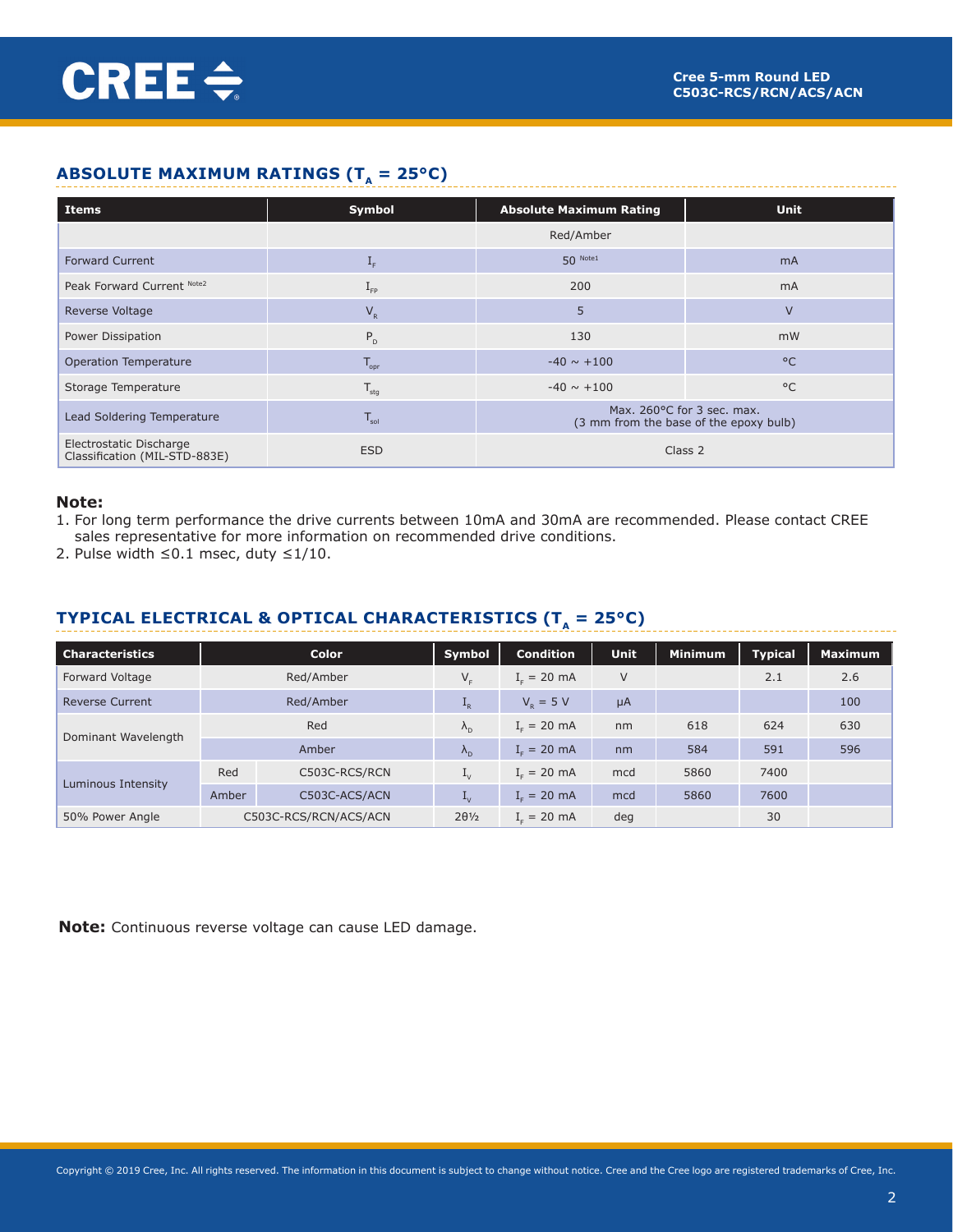# **INTENSITY BIN LIMIT (** $I<sub>F</sub> = 20$  **mA)**

#### Red

## C503C-RCS/RCN

| <b>Bin Code</b> |      | Min. (mcd)   Max. (mcd) | <b>Bin Code</b>    |      | $\mid$ Min. (mcd) $\mid$ Max. (mcd) $\mid$ |           |      | Bin Code   Min. (mcd)   Max. (mcd) |
|-----------------|------|-------------------------|--------------------|------|--------------------------------------------|-----------|------|------------------------------------|
|                 |      |                         | Ya                 | 5860 | 7030                                       |           | 5860 | 6500                               |
| Y <sub>0</sub>  | 5860 | 8200                    | Yb<br>7030<br>8200 |      |                                            | <b>YB</b> | 6500 | 7200                               |
|                 |      |                         |                    |      |                                            | <b>YC</b> | 7200 | 8200                               |
| Z <sub>0</sub>  | 8200 | 12000                   | Za                 | 8200 | 10100                                      |           |      |                                    |

## Amber

#### C503C-ACS/ACN

|                | <b>Bin Code</b> |      | Min. (mcd)   Max. (mcd) | <b>Bin Code</b> |      | $\vert$ Min. (mcd) $\vert$ Max. (mcd) $\vert$ Bin Code |           |      | Min. (mcd)   Max. (mcd) |
|----------------|-----------------|------|-------------------------|-----------------|------|--------------------------------------------------------|-----------|------|-------------------------|
|                |                 |      |                         | Ya              | 5860 | 7030                                                   |           | 5860 | 6500                    |
| $\overline{V}$ | Y <sub>0</sub>  | 5860 | 8200                    |                 |      |                                                        | <b>YB</b> | 6500 | 7200                    |
|                |                 |      |                         | Yb              | 7030 | 8200                                                   | <b>YC</b> | 7200 | 8200                    |
|                | Z <sub>0</sub>  | 8200 | 12000                   | Za              | 8200 | 10100                                                  |           |      |                         |

**•** Tolerance of measurement of luminous intensity is ±15%

# **COLOR BIN LIMIT (** $I<sub>F</sub> = 20$  **mA)**

| Red             |     |                           |
|-----------------|-----|---------------------------|
| <b>Bin Code</b> |     | Min. $(nm)$   Max. $(nm)$ |
| <b>RA</b>       | 618 | 630                       |

| <b>Bin Code</b> | Min. (nm) | Max. (nm) |
|-----------------|-----------|-----------|
| A <sub>2</sub>  | 584       | 587       |
| A <sub>3</sub>  | 587       | 590       |
| A4              | 590       | 593       |
| A5              | 593       | 596       |

**•** Tolerance of measurement of dominant wavelength is ±1 nm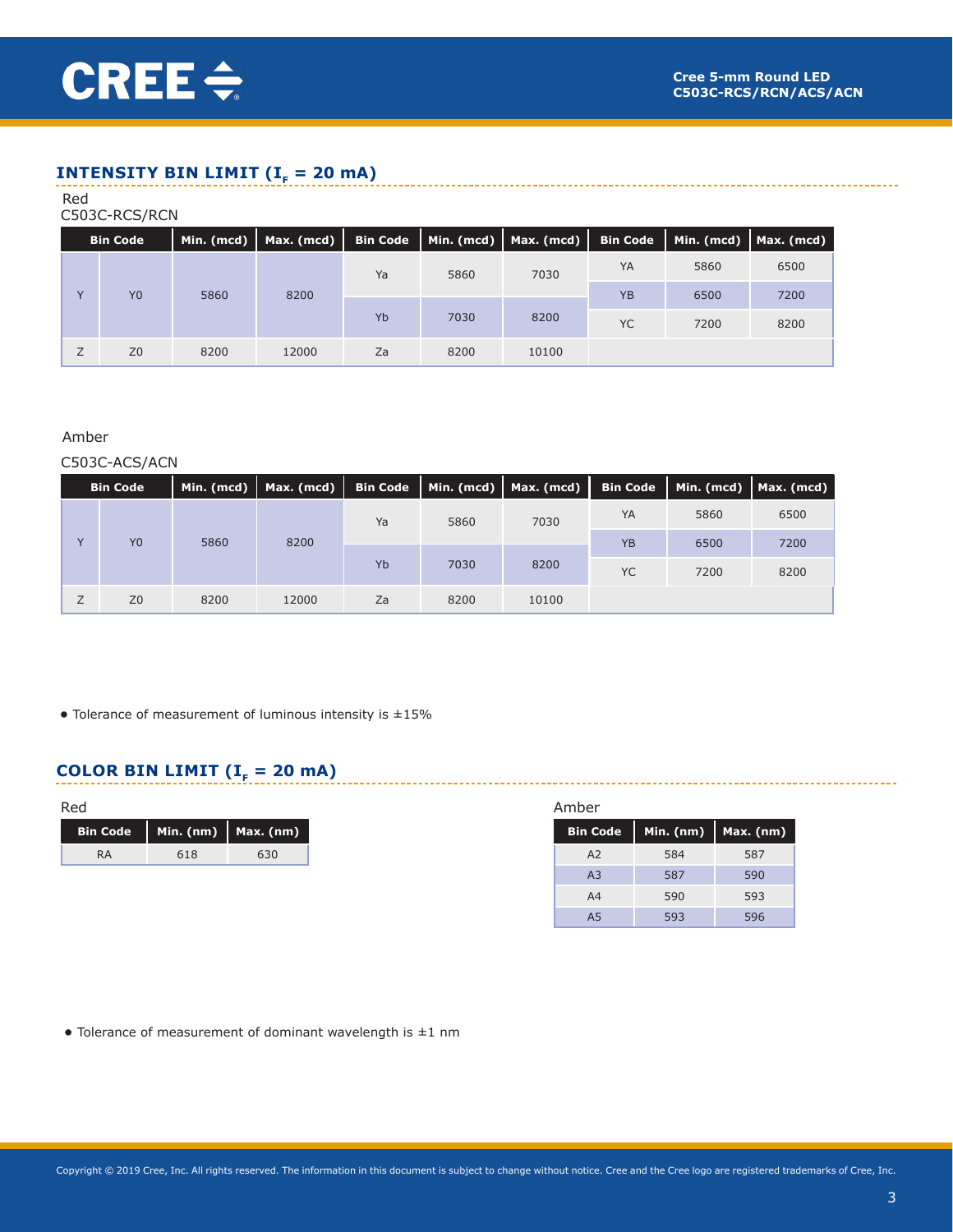# **ORDER CODE TABLE\***

Red

| 1 . C G      |                    |                         |                                                               |       |                            |              |                            |              |                |                 |
|--------------|--------------------|-------------------------|---------------------------------------------------------------|-------|----------------------------|--------------|----------------------------|--------------|----------------|-----------------|
|              |                    |                         | <b>Luminous Intensity (mcd)</b><br><b>Dominant Wavelength</b> |       |                            |              |                            |              |                |                 |
| <b>Color</b> | <b>Kit Number</b>  | <b>Viewing</b><br>Angle | Min.                                                          | Max.  | <b>Color</b><br><b>Bin</b> | Min.<br>(nm) | <b>Color</b><br><b>Bin</b> | Max.<br>(nm) | <b>Package</b> | <b>Standoff</b> |
| Red          | C503C-RCS-CYAZaAA1 | 30                      | 5860                                                          | 10100 | <b>RA</b>                  | 618          | <b>RA</b>                  | 630          | <b>Bulk</b>    | <b>Yes</b>      |
| Red          | C503C-RCS-CYBYCAA1 | 30                      | 6500                                                          | 8200  | <b>RA</b>                  | 618          | <b>RA</b>                  | 630          | <b>Bulk</b>    | <b>Yes</b>      |
| Red          | C503C-RCS-CYCZaAA1 | 30                      | 7200                                                          | 10100 | <b>RA</b>                  | 618          | <b>RA</b>                  | 630          | <b>Bulk</b>    | Yes             |
| Red          | C503C-RCS-CYAZaAA2 | 30                      | 5860                                                          | 10100 | <b>RA</b>                  | 618          | <b>RA</b>                  | 630          | Ammo           | <b>Yes</b>      |
| Red          | C503C-RCS-CYBYCAA2 | 30                      | 6500                                                          | 8200  | <b>RA</b>                  | 618          | <b>RA</b>                  | 630          | Ammo           | Yes             |
| Red          | C503C-RCS-CYCZaAA2 | 30                      | 7200                                                          | 10100 | <b>RA</b>                  | 618          | <b>RA</b>                  | 630          | Ammo           | <b>Yes</b>      |
| Red          | C503C-RCN-CYAZaAA1 | 30                      | 5860                                                          | 10100 | <b>RA</b>                  | 618          | <b>RA</b>                  | 630          | <b>Bulk</b>    | <b>No</b>       |
| Red          | C503C-RCN-CYBYCAA1 | 30                      | 6500                                                          | 8200  | <b>RA</b>                  | 618          | <b>RA</b>                  | 630          | <b>Bulk</b>    | <b>No</b>       |
| Red          | C503C-RCN-CYCZaAA1 | 30                      | 7200                                                          | 10100 | <b>RA</b>                  | 618          | <b>RA</b>                  | 630          | <b>Bulk</b>    | <b>No</b>       |
| Red          | C503C-RCN-CYAZaAA2 | 30                      | 5860                                                          | 10100 | <b>RA</b>                  | 618          | <b>RA</b>                  | 630          | Ammo           | <b>No</b>       |
| Red          | C503C-RCN-CYBYCAA2 | 30                      | 6500                                                          | 8200  | <b>RA</b>                  | 618          | <b>RA</b>                  | 630          | Ammo           | <b>No</b>       |
| Red          | C503C-RCN-CYCZaAA2 | 30                      | 7200                                                          | 10100 | <b>RA</b>                  | 618          | <b>RA</b>                  | 630          | Ammo           | <b>No</b>       |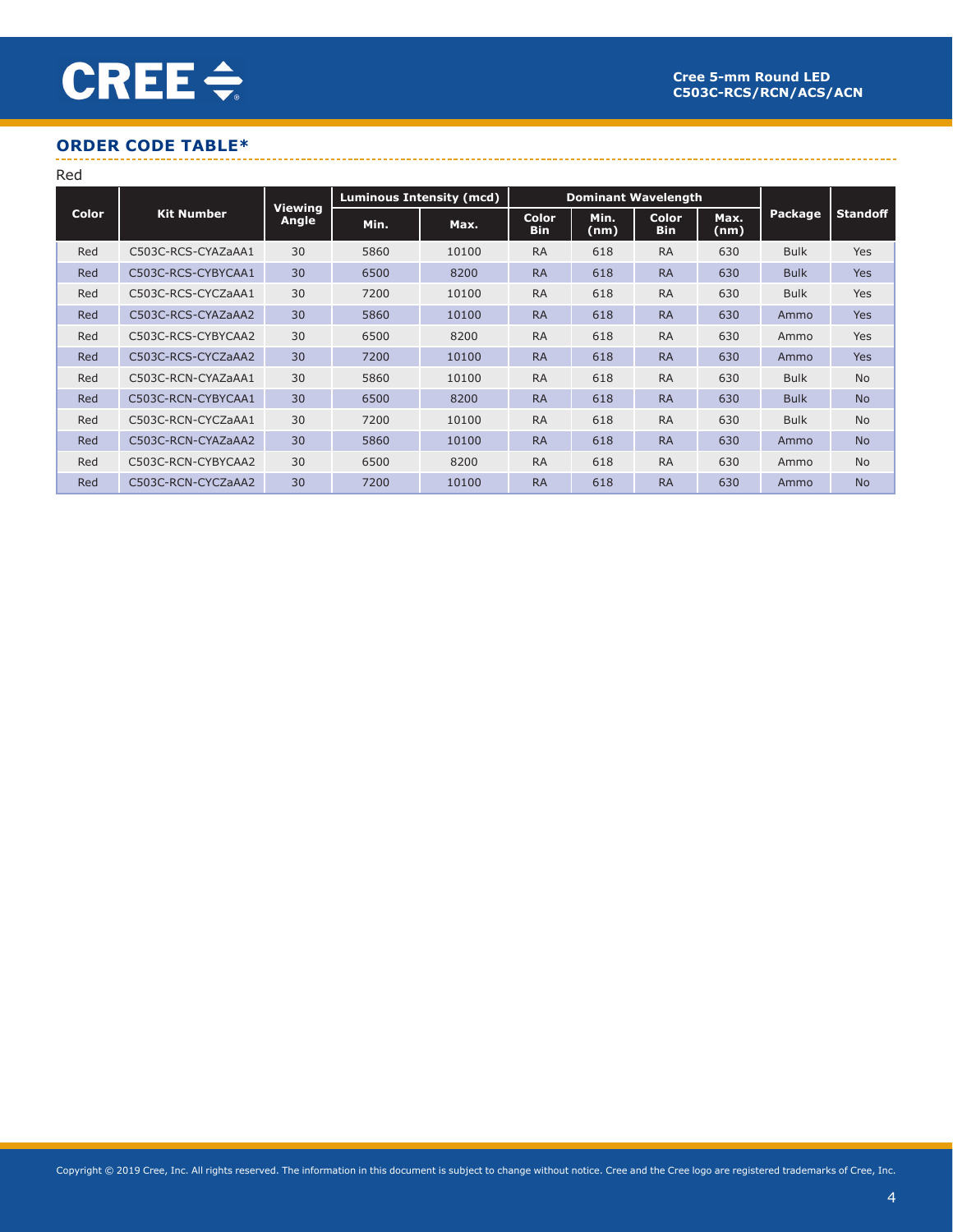# **ORDER CODE TABLE\***

| Amber |                    |                         |                                 |       |                            |                            |                            |              |             |                 |
|-------|--------------------|-------------------------|---------------------------------|-------|----------------------------|----------------------------|----------------------------|--------------|-------------|-----------------|
|       |                    |                         | <b>Luminous Intensity (mcd)</b> |       |                            | <b>Dominant Wavelength</b> |                            |              |             |                 |
| Color | <b>Kit Number</b>  | <b>Viewing</b><br>Angle | Min.                            | Max.  | <b>Color</b><br><b>Bin</b> | Min.<br>(nm)               | <b>Color</b><br><b>Bin</b> | Max.<br>(nm) | Package     | <b>Standoff</b> |
| Amber | C503C-ACS-CYAZa251 | 30                      | 5860                            | 10100 | A2                         | 584                        | A <sub>5</sub>             | 596          | <b>Bulk</b> | Yes             |
| Amber | C503C-ACS-CYAZa341 | 30                      | 5860                            | 10100 | A <sub>3</sub>             | 587                        | A <sub>4</sub>             | 593          | <b>Bulk</b> | Yes             |
| Amber | C503C-ACS-CYCZa251 | 30                      | 7200                            | 10100 | A2                         | 584                        | A <sub>5</sub>             | 596          | <b>Bulk</b> | Yes             |
| Amber | C503C-ACS-CYCZa341 | 30                      | 7200                            | 10100 | A <sub>3</sub>             | 587                        | A <sub>4</sub>             | 593          | <b>Bulk</b> | Yes             |
| Amber | C503C-ACS-CYAZa252 | 30                      | 5860                            | 10100 | A <sub>2</sub>             | 584                        | A <sub>5</sub>             | 596          | Ammo        | Yes             |
| Amber | C503C-ACS-CYAZa342 | 30                      | 5860                            | 10100 | A <sub>3</sub>             | 587                        | A <sub>4</sub>             | 593          | Ammo        | Yes             |
| Amber | C503C-ACS-CYCZa252 | 30                      | 7200                            | 10100 | A <sub>2</sub>             | 584                        | A <sub>5</sub>             | 596          | Ammo        | Yes             |
| Amber | C503C-ACS-CYCZa342 | 30                      | 7200                            | 10100 | A <sub>3</sub>             | 587                        | A <sub>4</sub>             | 593          | Ammo        | Yes             |
| Amber | C503C-ACN-CYAZa251 | 30                      | 5860                            | 10100 | A2                         | 584                        | A <sub>5</sub>             | 596          | <b>Bulk</b> | <b>No</b>       |
| Amber | C503C-ACN-CYAZa341 | 30                      | 5860                            | 10100 | A <sub>3</sub>             | 587                        | A <sub>4</sub>             | 593          | <b>Bulk</b> | <b>No</b>       |
| Amber | C503C-ACN-CYCZa251 | 30                      | 7200                            | 10100 | A <sub>2</sub>             | 584                        | A <sub>5</sub>             | 596          | <b>Bulk</b> | <b>No</b>       |
| Amber | C503C-ACN-CYCZa341 | 30                      | 7200                            | 10100 | A <sub>3</sub>             | 587                        | A <sub>4</sub>             | 593          | <b>Bulk</b> | <b>No</b>       |
| Amber | C503C-ACN-CYAZa252 | 30                      | 5860                            | 10100 | A <sub>2</sub>             | 584                        | A <sub>5</sub>             | 596          | Ammo        | <b>No</b>       |
| Amber | C503C-ACN-CYAZa342 | 30                      | 5860                            | 10100 | A <sub>3</sub>             | 587                        | A <sub>4</sub>             | 593          | Ammo        | <b>No</b>       |
| Amber | C503C-ACN-CYCZa252 | 30                      | 7200                            | 10100 | A <sub>2</sub>             | 584                        | A <sub>5</sub>             | 596          | Ammo        | <b>No</b>       |
| Amber | C503C-ACN-CYCZa342 | 30                      | 7200                            | 10100 | A <sub>3</sub>             | 587                        | A <sub>4</sub>             | 593          | Ammo        | <b>No</b>       |

Notes:

- 1. The above kit numbers represent order codes that include multiple intensity-bin and color-bin codes. Only one intensity-bin code and one color-bin code will be shipped on each bulk. Single intensity-bin code and single color-bin codes will not be orderable.
- 2. Please refer to the "Cree LED Lamp Reliability Test Standards" document #1 for reliability test conditions.
- 3. Please refer to the "Cree LED Lamp Soldering & Handling" document #2 for information about how to use this LED product safely.

#1: Refer to http://www.cree.com/led-components/media/documents/LED\_Lamp\_Reliability\_Test\_Standard.pdf

#2: Refer to http://www.cree.com/led-components/media/documents/sh-HB.pdf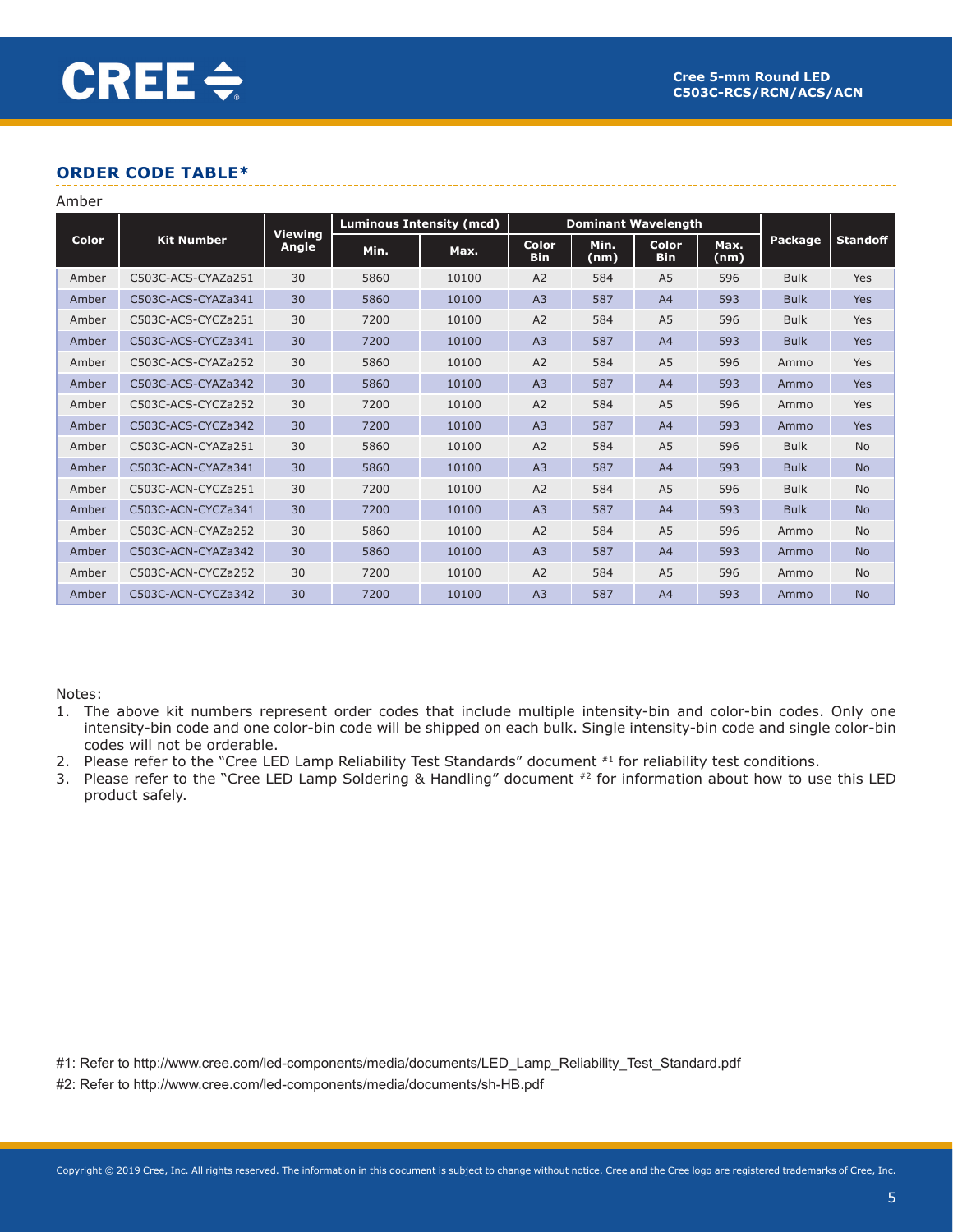

### **GRAPHS**







FIG.4 RELATIVE LUMINOUS INTENSITY VS. WAVELENGTH.

C503C-RCS/RCN/ACS/ACN 50% Power Angle : 30 (RELATIVE LUMINOUS INTENSITY)



The above data are collected from statistical figures that do not necessarily correspond to the actual parameters of each single LED. Hence, these data will be changed without further notice.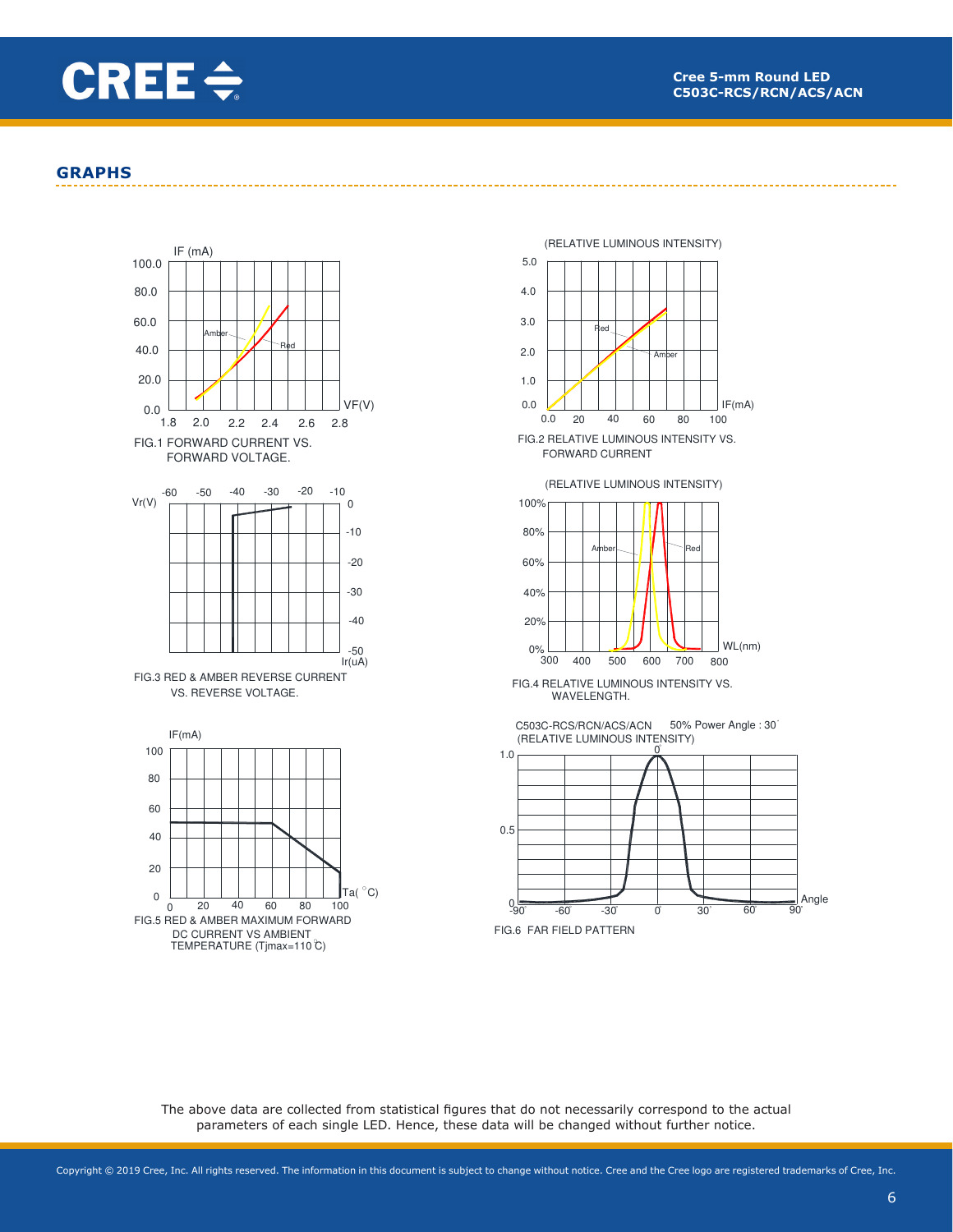

### **MECHANICAL DIMENSIONS**

All dimensions are in mm. Tolerance is  $\pm 0.25$  mm unless otherwise noted.

An epoxy meniscus may extend about 1.5 mm down the leads.

Burr around bottom of epoxy may be 0.5 mm max.

#### C503C-RCS: C503C-ACS: C503C-RCN/ACN:







#### **NOTES**

#### RoHS Compliance

The levels of RoHS-restricted materials in this product are below the maximum concentration values (also referred to as the threshold limits) permitted for such substances, or are used in an exempted application in accordance with EU Directive 2011/65/EC (RoHS2), as implemented by EU member states on January 2, 2013 and amended on March 31, 2015 by EU Directive 2015/863/EU.

RoHS Declarations for this product can be obtained from your Cree representative or from the Product Ecology section of the Cree website.

#### Vision Advisory Claim

Users should be cautioned not to stare at the light of this LED product. The bright light can damage the eye.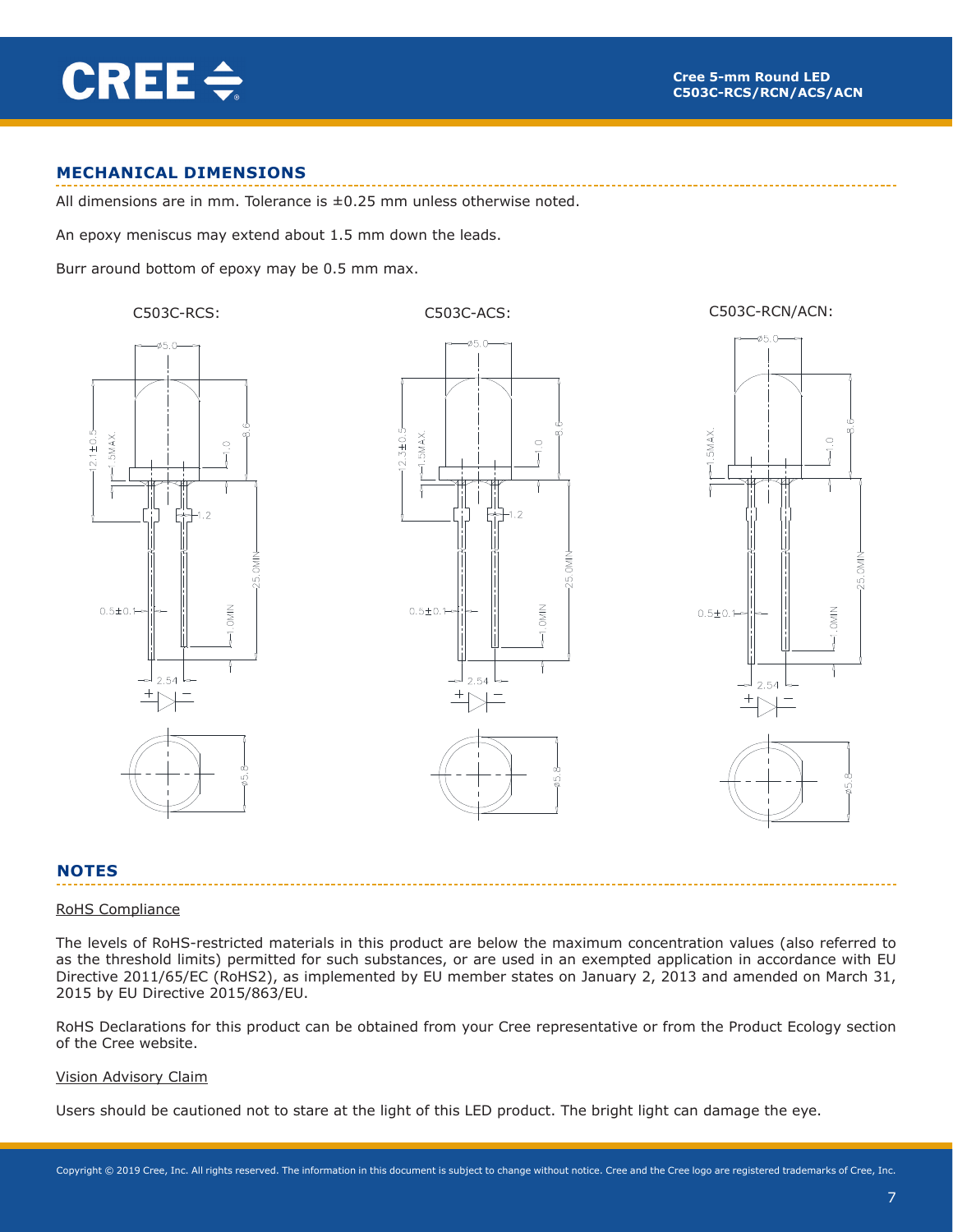

# **KIT NUMBER SYSTEM**

All dimensions in mm.Cree LED lamps are tested and sorted into performance bins. A bin is specified by ranges of color, forward voltage, and brightness. Sorted LEDs are packaged for shipping in various convenient options. Please refer to the "Cree LED Lamp Packaging Standard" document for more information about shipping and packaging options.

Cree LEDs are sold by order codes in combinations of bins called kits. Order codes are configured in the following manner:

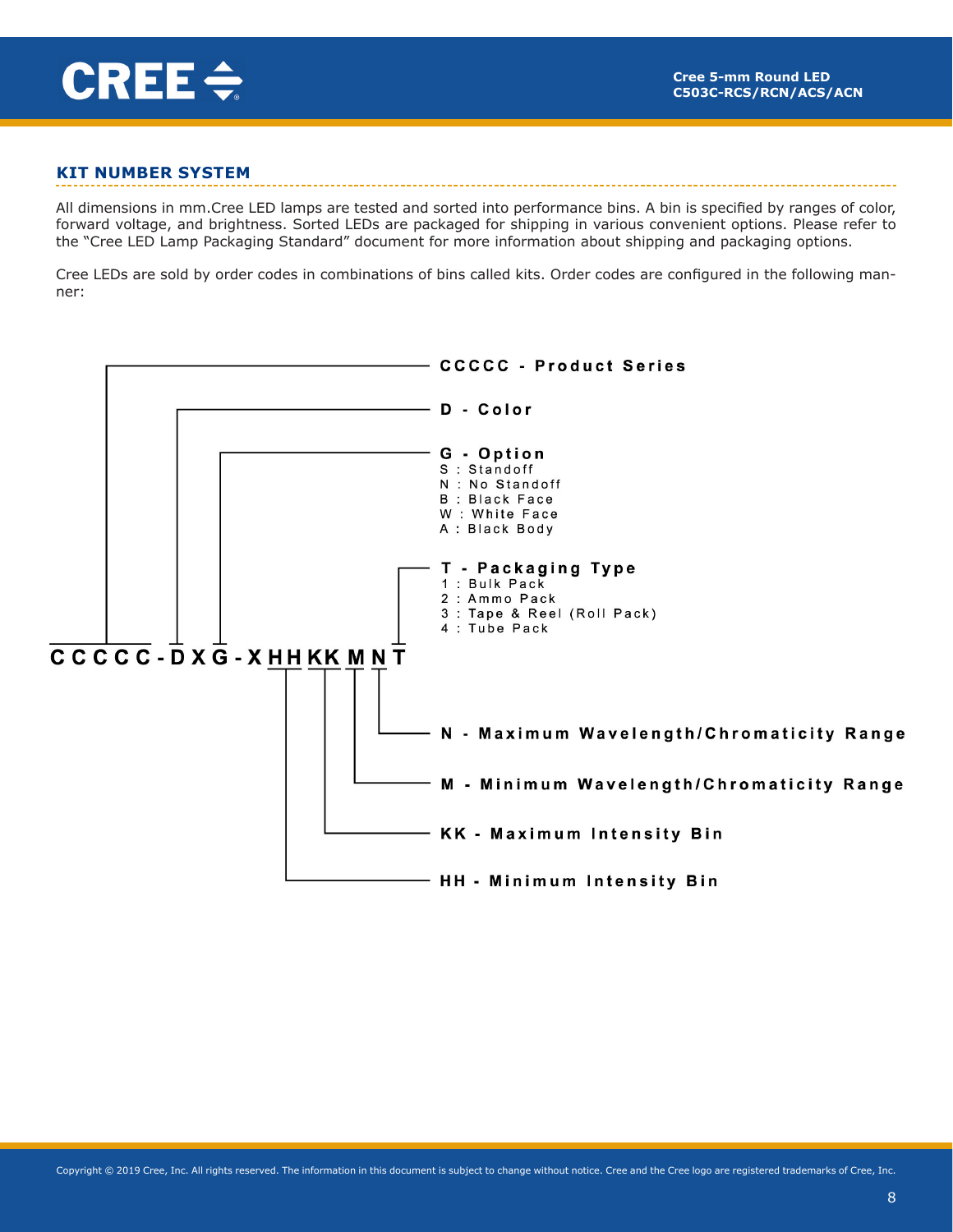

# **REFLOW SOLDERING**

The LED soldering specification is shown below(suitable for both leaded solder & lead-free solder):

| <b>Manual Soldering</b> |                                                  | Solder Dipping          |                                                  |  |  |  |
|-------------------------|--------------------------------------------------|-------------------------|--------------------------------------------------|--|--|--|
| Soldering iron          | 35 W max                                         | Preheat                 | $110$ °C max                                     |  |  |  |
|                         |                                                  | Preheat time            | 60 seconds max                                   |  |  |  |
| Temperature             | 300 °C max                                       | Solder-bath temperature | 260 °C Max                                       |  |  |  |
| Soldering time          | 3 seconds max                                    | Dipping time            | 5 seconds max                                    |  |  |  |
| Position                | Not less than 3 mm from the base of the package. | Position                | Not less than 3 mm from the base of the package. |  |  |  |

• Manual soldering onto the PCB is not recommended because soldering time is uncontrollable.

• The recommended wave soldering is as below:



- Do not apply any stress to the LED package, particularly when heated.
- Only bottom preheat is suggested & should not preheat on top in order to reduce thermal stress experienced by the LEDs.
- The LEDs must not be re used once they have been extracted from PCB.
- After soldering the LEDs, the package should be protected from mechanical shock or vibration until the LEDs have reached 40 ºC or below.
- Precautions must be taken as mechanical stress on the LEDs may be caused by PCB warpage or from the clinching and cutting of the LED leads.
- When it is necessary to clam the LEDs during soldering, it is important to ensure no mechanical stress is exerted on the LEDs.
- Cut the LED lead at normal room temperature. Lead cutting at high temperature may cause failure of the LEDs.

Refer to "http://www.cree.com/led-components/media/documents/sh-HB.pdf" for soldering & handling details.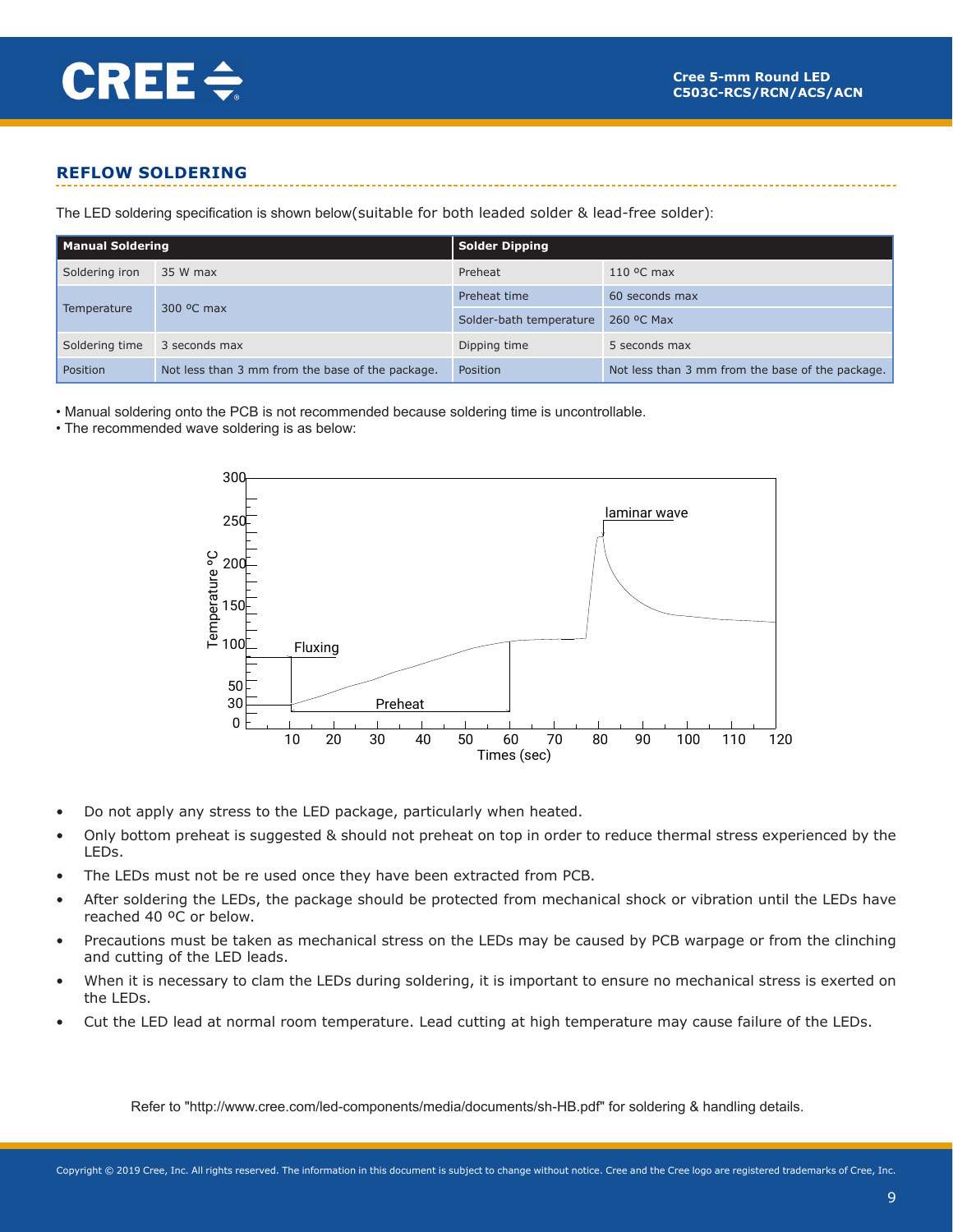

# **PACKAGING**

#### **Features:**

- The LEDs are packed in cardboard boxes after packaging in normal or anti-electrostatic bags.
- Cardboard boxes will be used to protect the LEDs from mechanical shock during transportation.
- The boxes are not water resistant, and they must be kept away from water and moisture.
- The Bulk Pack types of packaging.
- Max 500 pcs per bulk and Max 2500 pcs per ammo.

# **Bulk Pack Packaging Type:**

# **Ammo Pack Packaging Type:**